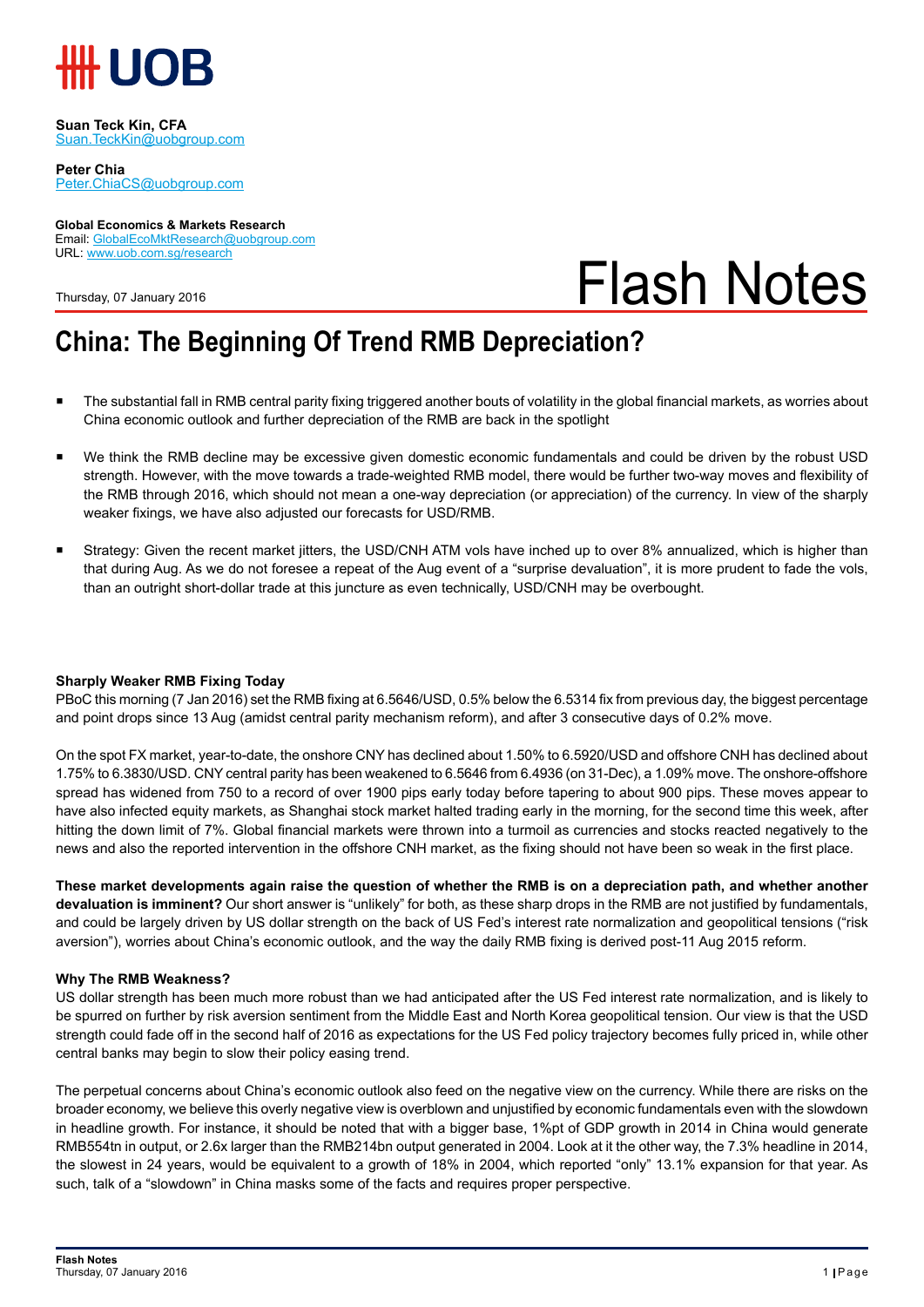| <b>FX OUTLOOK</b> | 07 Jan 16 | End 1Q16F | End 2Q16F | End 3Q16F | End 4Q16F |
|-------------------|-----------|-----------|-----------|-----------|-----------|
| USD/JPY           | 118.1     | 126       | 127       | 128       | 129       |
| EUR/USD           | 1.082     | 1.12      | 1.13      | 1.13      | 1.14      |
| GBP/USD           | 1.463     | 1.50      | 1.51      | 1.54      | 1.56      |
| AUD/USD           | 0.704     | 0.74      | 0.74      | 0.75      | 0.76      |
| NZD/USD           | 0.663     | 0.65      | 0.65      | 0.66      | 0.67      |
| USD/SGD           | 1.435     | 1.45      | 1.46      | 1.44      | 1.42      |
| USD/MYR           | 4.411     | 4.33      | 4.36      | 4.25      | 4.20      |
| USD/IDR           | 13,900    | 14,100    | 14,300    | 14,000    | 13,900    |
| USD/THB           | 36.3      | 36.2      | 36.5      | 36.8      | 37.0      |
| USD/PHP           | 47.1      | 47.5      | 48.0      | 47.0      | 46.0      |
| USD/INR           | 66.9      | 68.0      | 69.5      | 68.0      | 66.0      |
| USD/TWD           | 33.3      | 33.9      | 34.1      | 33.9      | 33.6      |
| USD/KRW           | 1,197     | 1,190     | 1,220     | 1,180     | 1,160     |
| USD/HKD           | 7.75      | 7.80      | 7.80      | 7.80      | 7.80      |
| USD/CNY           | 6.592     | 6.55      | 6.60      | 6.47      | 6.45      |

Source: Bloomberg, UOB Global Economics & Markets Research

For the daily fixing itself, the 11 Aug central parity mechanism reform may also have contributed to the continued weakening in the RMB trading. To recap, one of the factors determining the daily fixing is to reference the previous day's closing price at 430pm. If the RMB closed lower at 4pm e.g. due to risk sentiment, stronger dollar, or pessimistic view on China, then the next day's fixing is likely to be weaker against USD. Market (and other currencies) also take the cue from the morning fixing, resulting in weaker trade for the day unless some new positive catalysts reverse the sentiment and break the "self-feeding" cycle. Our studies suggest that there are more than 70% chance that a higher USD/CNY fix would lead to a higher USD/CNY close, which would then result in a higher USD fix the following day. In the current situation, the weakening of RMB could be extended although this weakness is not justified by domestic fundamentals mentioned above, and there are no signs of deterioration of economic activities even after taking into account the disappointing manufacturing PMI data.

With China having moved towards a trade-weighted RMB regime, it is important to note that view on USD/CNY (and USD/CNH) would be dependent on where the RMB index would be and how other currency



pairs would react. At end-2015, RMB index ended at 100.94, or 0.94% stronger from 2014. The recent turmoil in the CNY and CNH market saw the RMB index weakening to 100.2 this morning. The authorities continued to caution that there is no basis for continued depreciation of exchange rate and it has the conditions to keep the RMB stable against a basket of currencies. Taking RMB index holding at around the 100 level, this should imply USD/CNY at 6.62, holding other currencies at current levels. If one holds a view of weaker RMB index, say at 90.0, would imply USD/CNY at 7.30 which we think is overly excessive given the economic fundamentals, and could trigger similar negative reaction from other Asian currencies ("currency war").

**Having said that, we are lifting our USD/CNY forecasts to reflect the substantially higher USD/CNY fixings. We changed our USD/CNY forecasts for end-1Q16 to 6.55 from 6.45, and to 6.60 from 6.51 for end-2Q16.** Given our view on the USD trajectory lower in the second half of 2016, we have left our forecasts for USD/CNY as they were. What is even more important to recognize is that the two-way moves and flexibility of the RMB will become more apparent as PBoC continues to execute the trade-weighted model through 2016. This means that it may become increasingly risky to make one-way bets on the currency.